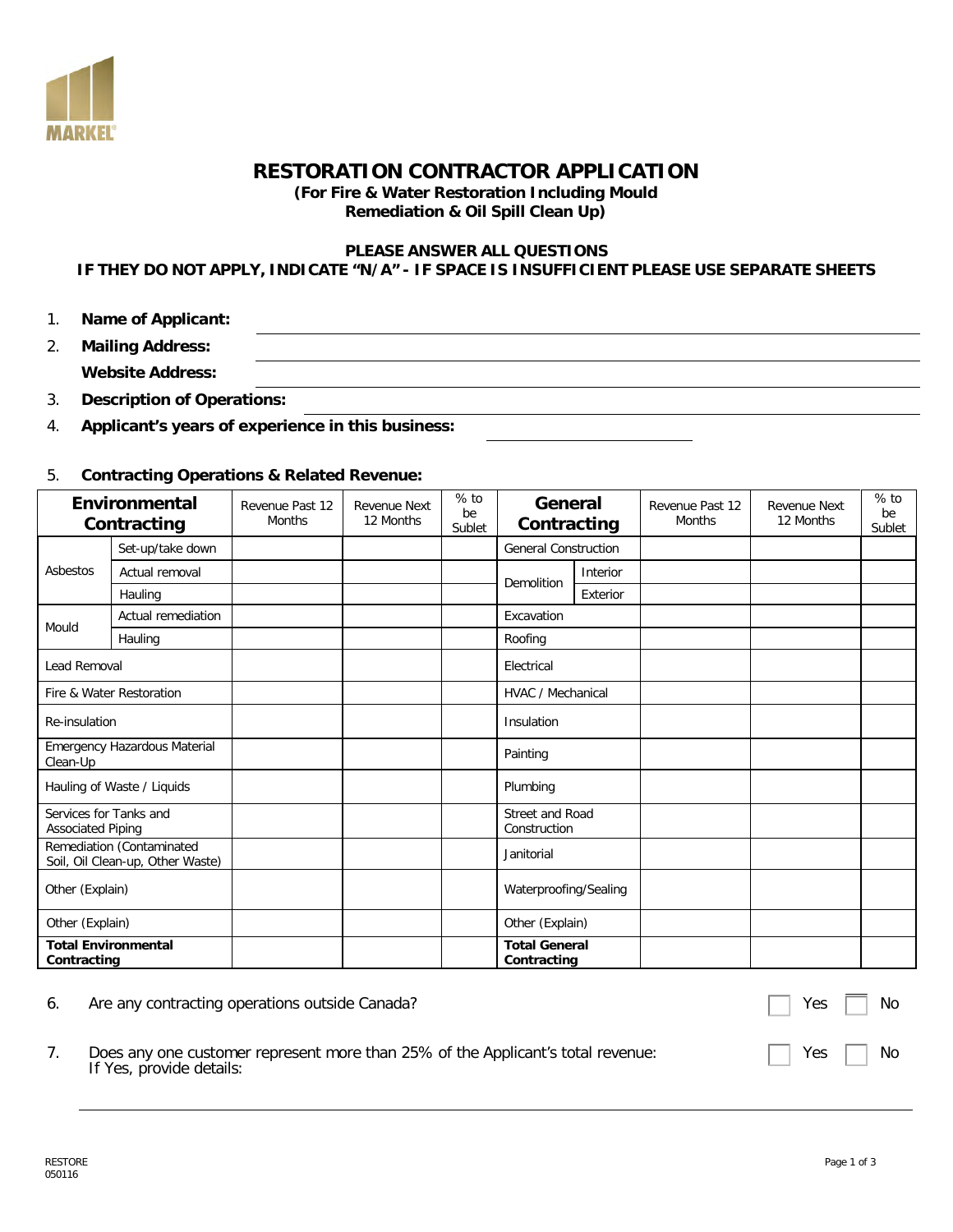| 8.  |                                                                                                                                                                                                                                                                                               |                                                                                                                | Please indicate limit(s) of liability required:                              |        | <b>CGL Limits:</b> | \$1,000,000<br>\$2,000,000<br>\$5,000,000<br>\$10,000,000                                                                                                                     | <b>CPL Limits:</b> | \$1,000,000<br>\$2,000,000<br>\$5,000,000<br>\$10,000,000 |  |
|-----|-----------------------------------------------------------------------------------------------------------------------------------------------------------------------------------------------------------------------------------------------------------------------------------------------|----------------------------------------------------------------------------------------------------------------|------------------------------------------------------------------------------|--------|--------------------|-------------------------------------------------------------------------------------------------------------------------------------------------------------------------------|--------------------|-----------------------------------------------------------|--|
| 9.  | Indicate certifications that have been completed by the Applicant (attach certification):<br>a)<br>Asbestos Certification:<br>Mould Certification:<br>Yes<br>No.<br>Yes<br>b)<br>List other certifications, courses, seminars, etc. that the principals and supervisory staff have completed: |                                                                                                                |                                                                              |        |                    |                                                                                                                                                                               |                    | No                                                        |  |
|     |                                                                                                                                                                                                                                                                                               |                                                                                                                |                                                                              |        |                    |                                                                                                                                                                               |                    |                                                           |  |
| 10. | a)                                                                                                                                                                                                                                                                                            |                                                                                                                |                                                                              |        |                    | Does the Applicant have standard operating procedures? (If Yes, attach copy)                                                                                                  |                    | Yes<br>Νo                                                 |  |
|     | b)                                                                                                                                                                                                                                                                                            |                                                                                                                |                                                                              |        |                    | Is evidence of pollution liability insurance obtained from all subcontractors?<br>If Yes, what limit of insurance is required?                                                |                    | Yes<br>No                                                 |  |
|     | c)                                                                                                                                                                                                                                                                                            |                                                                                                                | Is evidence of general liability insurance obtained from all subcontractors? |        |                    | If Yes, what limit of insurance is required?                                                                                                                                  |                    | No<br>Yes                                                 |  |
|     | d)                                                                                                                                                                                                                                                                                            |                                                                                                                | Does the Applicant require a written contract with its subcontractors?       |        |                    |                                                                                                                                                                               |                    | Yes<br>No                                                 |  |
|     | e)                                                                                                                                                                                                                                                                                            |                                                                                                                |                                                                              |        |                    | Do the contracts contain hold harmless and indemnification provisions in the Applicant's                                                                                      |                    | Yes<br>Νo                                                 |  |
|     | favour?<br>If No, or if contracts are not used in all circumstances, explain the Applicant's company<br>policy on hold harmless and indemnification requirements for work done by<br>subcontractors:                                                                                          |                                                                                                                |                                                                              |        |                    |                                                                                                                                                                               |                    |                                                           |  |
| 11. | Confirm air monitoring will be carried out by a consultant at all job sites<br>No<br>Yes<br>If Yes, indicate length of time records will be maintained:                                                                                                                                       |                                                                                                                |                                                                              |        |                    |                                                                                                                                                                               |                    |                                                           |  |
| 12. |                                                                                                                                                                                                                                                                                               |                                                                                                                | Please provide Applicant's current coverage details in the chart below:      |        |                    |                                                                                                                                                                               |                    |                                                           |  |
|     | Coverage                                                                                                                                                                                                                                                                                      |                                                                                                                | Insurer                                                                      | Limits | Deductible/SIR     | Policy Term                                                                                                                                                                   | Retro-date         | Premium                                                   |  |
|     |                                                                                                                                                                                                                                                                                               |                                                                                                                |                                                                              |        |                    |                                                                                                                                                                               |                    |                                                           |  |
|     |                                                                                                                                                                                                                                                                                               |                                                                                                                |                                                                              |        |                    |                                                                                                                                                                               |                    |                                                           |  |
| 13. |                                                                                                                                                                                                                                                                                               |                                                                                                                | Indicate the number of owned/leased vehicles                                 |        |                    | Trucks:                                                                                                                                                                       | Other:             |                                                           |  |
|     |                                                                                                                                                                                                                                                                                               | (Attach vehicle list and provide details of primary automobile policy, i.e., insurer, policy number and limit) |                                                                              |        |                    |                                                                                                                                                                               |                    |                                                           |  |
| 14. | Has the Applicant received any Notice of Violations, fines, penalties, complaints or enforcement<br>Yes<br>No<br>actions regarding compliance in the past 5 years?<br>If Yes, provide details:                                                                                                |                                                                                                                |                                                                              |        |                    |                                                                                                                                                                               |                    |                                                           |  |
| 15. | Has the Applicant been involved in any pollution or general liability related incidents in the past<br>Yes<br>No<br>5 years?<br>If Yes, provide details:                                                                                                                                      |                                                                                                                |                                                                              |        |                    |                                                                                                                                                                               |                    |                                                           |  |
| 16. |                                                                                                                                                                                                                                                                                               |                                                                                                                | If Yes, provide details:                                                     |        |                    | At the time of signing this Application, are you, the Applicant, aware of any facts or<br>circumstances which may reasonably be expected to give rise to a claim against you? |                    | Νo<br>Yes                                                 |  |